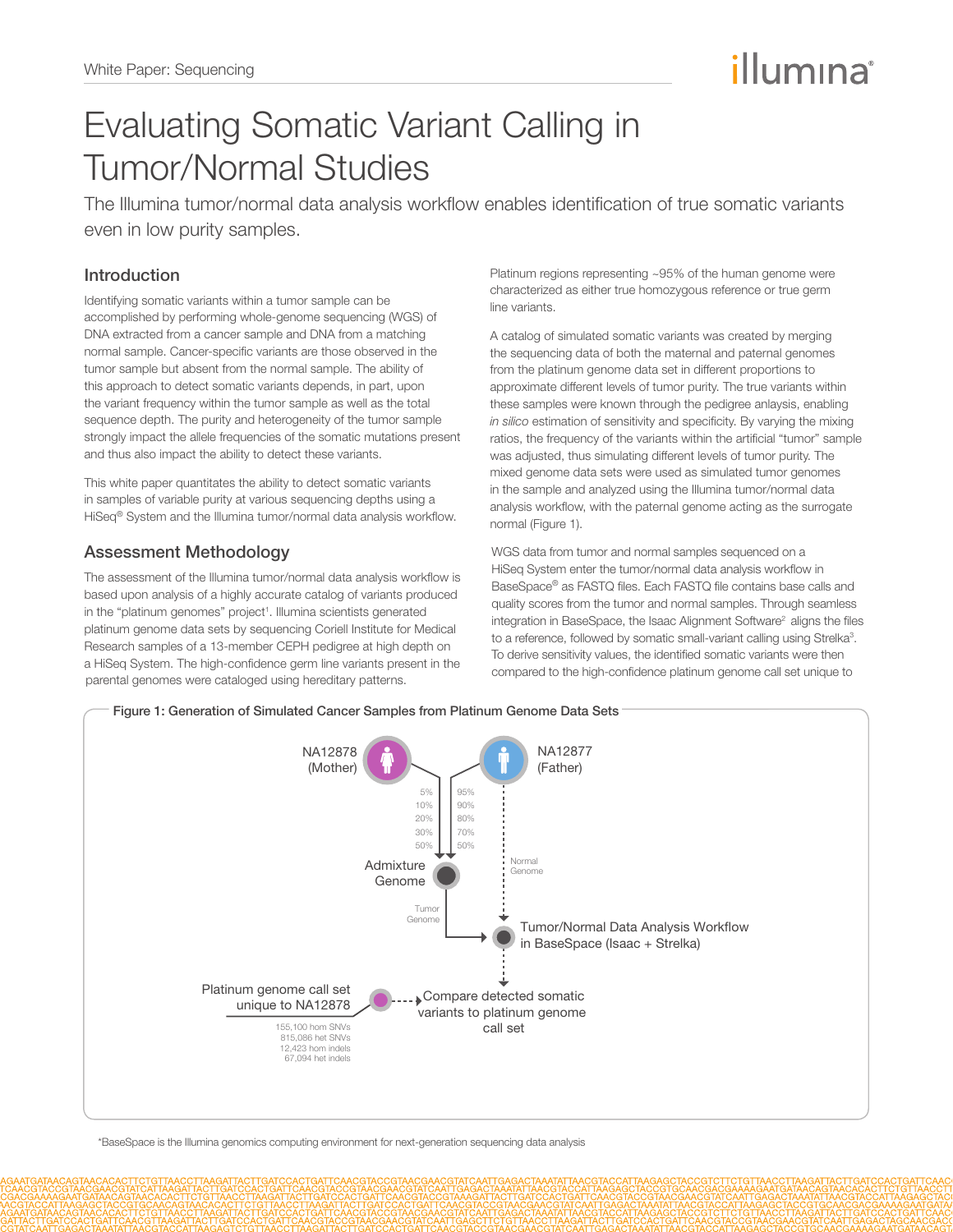

the maternal genome (NA12878) (Figure 1). Specificity was assessed by counting the number of variants detected when subtracting independent replicates of the paternal genome.

#### Sensitivity Evaluation

Sensitivity of recalling somatic variants was assessed over a range of sample purity values and sequencing depths. The expected variant allele frequency (VAF) acts as a surrogate for purity (Figure 2). For example, if a heterozygous somatic variant is present in all tumor cells and the tumor cells represent 40% of the sample, then the observed VAF would be 20%. Sensitivity is defined as the ratio of known variants called by the tumor/normal data analysis workflow out of a total of 970,186 single nucleotide variants (SNVs) and 79,517 indels. Figure 2A illustrates the sensitivity of somatic variant calling for a fixed tumor depth (80×) with a variable normal depth of sequencing (20–60×). While a depth of 20x in the normal genome reduces the ability to

detect SNVs even at high purity, a depth of 30× in the normal genome may still be slightly suboptimal, especially for low-purity samples (VAF < 20%, ~ purity < 40%).

Figure 2B illustrates the sensitivity for a fixed normal depth (40×) and a variable tumor depth (40–100×). A depth of 60× in the tumor genome will perform well for higher purity samples (VAF > 20%, equivalent purity =  $40\%$ ). Higher sequencing depth may be advisable to maintain high sensitivity in samples with lower purity or higher heterogeneity levels.

Indel calling performance increases significantly with higher normal depth and tumor depth. A minimum depth of 40× in the normal sample is required in order to detect up to 80% of the true somatic variants with VAF 30% or more (equivalent purity = 60%). Increasing the tumor depth will improve sensitivity for purity levels of 40–80% (VAF ≈ 20–40%).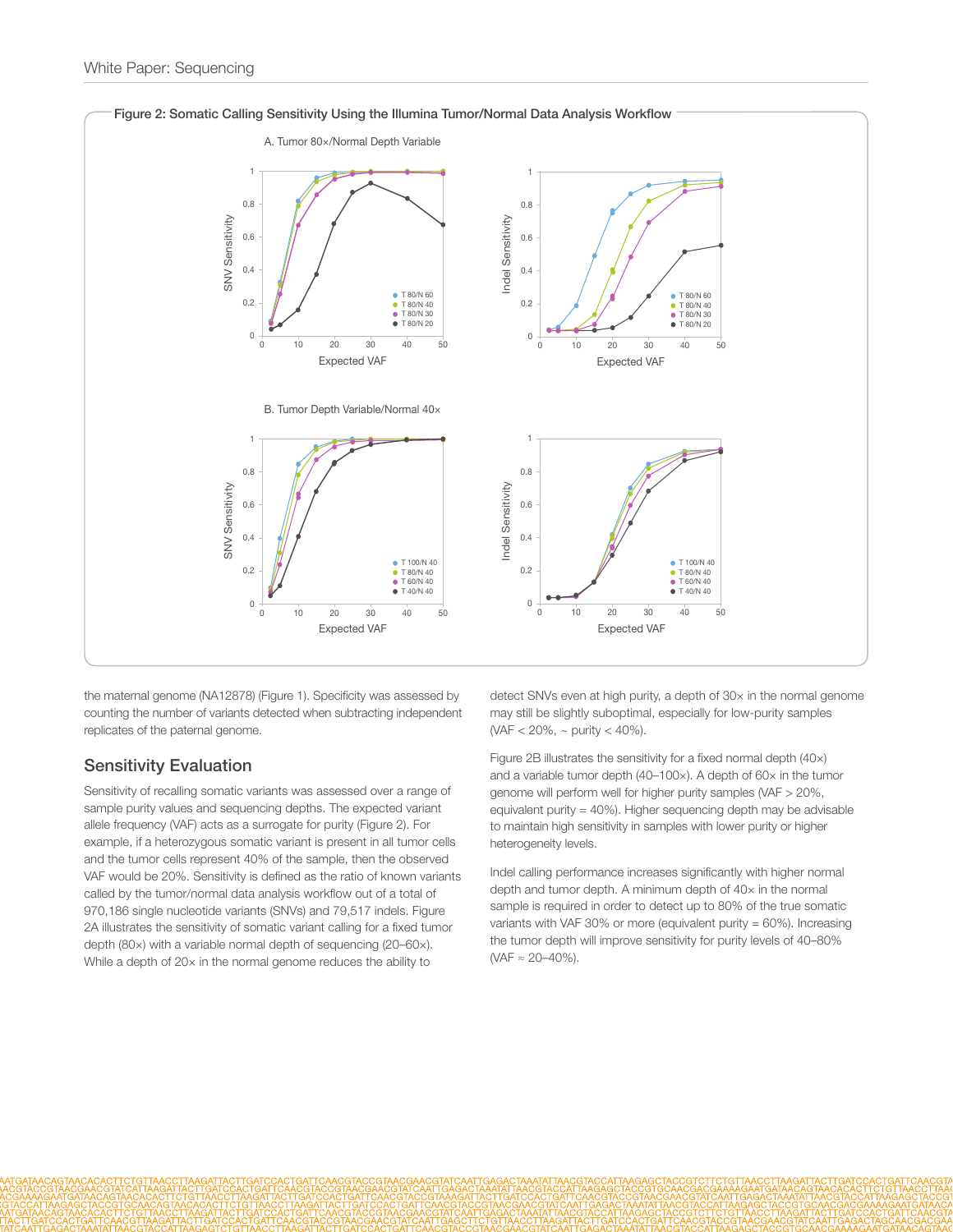## Specificity Evaluation

To measure specificity in this study, two replicates of the same genome were subtracted from each other, and the total number of somatic variants detected over the whole genome and over the platinum regions was determined (Figure 3). As expected, false positives increased with increasing depth of tumor sequencing, but remained low (~1,500 variants/2.6 billion at 100× depth). Most false positives are located in genomic regions known to be difficult to align.



#### **Summary**

The Illumina tumor/normal data analysis workflow, consisting of Isaac alignment followed by Strelka small somatic variant calling, demonstrates excellent performance for the detection of somatic variants at high allele frequencies. Sensitivity values exceeded 99.9% for SNVs and exceeded 90% for indels at a sequencing depth of 60x (tumor) and 30–40× (normal) in high-purity (> 80%) samples. Lower frequency variants are expected in tumor samples of lower purity, greater heterogeneity, and within regions containing copy number changes. Higher depth of sequencing will increase sensitivity to detect these variants.

#### **References**

- 1. [Illumina Platinum Genomes \(2013\) www.illumina.com/platinumgenomes](http://www.illumina.com/platinumgenomes/)
- 2. [Raczy C, Petrovski R, Saunders CT, Chorny I, Kruglyak S, et.al. \(2013\)](http://www.ncbi.nlm.nih.gov/pubmed/23736529)  [Isaac: ultra-fast whole-genome secondary analysis on Illumina sequencing](http://www.ncbi.nlm.nih.gov/pubmed/23736529)  [platforms. Bioinformatics 29: 2041–2043.](http://www.ncbi.nlm.nih.gov/pubmed/23736529)
- 3. [Saunders CT, Wong WS, Swamy S, Becq J, Murray LJ, et.al. \(2012\) Strelka:](http://www.ncbi.nlm.nih.gov/pubmed/22581179)  [accurate somatic small-variant calling from sequenced tumor-normal sample](http://www.ncbi.nlm.nih.gov/pubmed/22581179) [pairs. Bioinformatics 28: 1811–1817.](http://www.ncbi.nlm.nih.gov/pubmed/22581179)